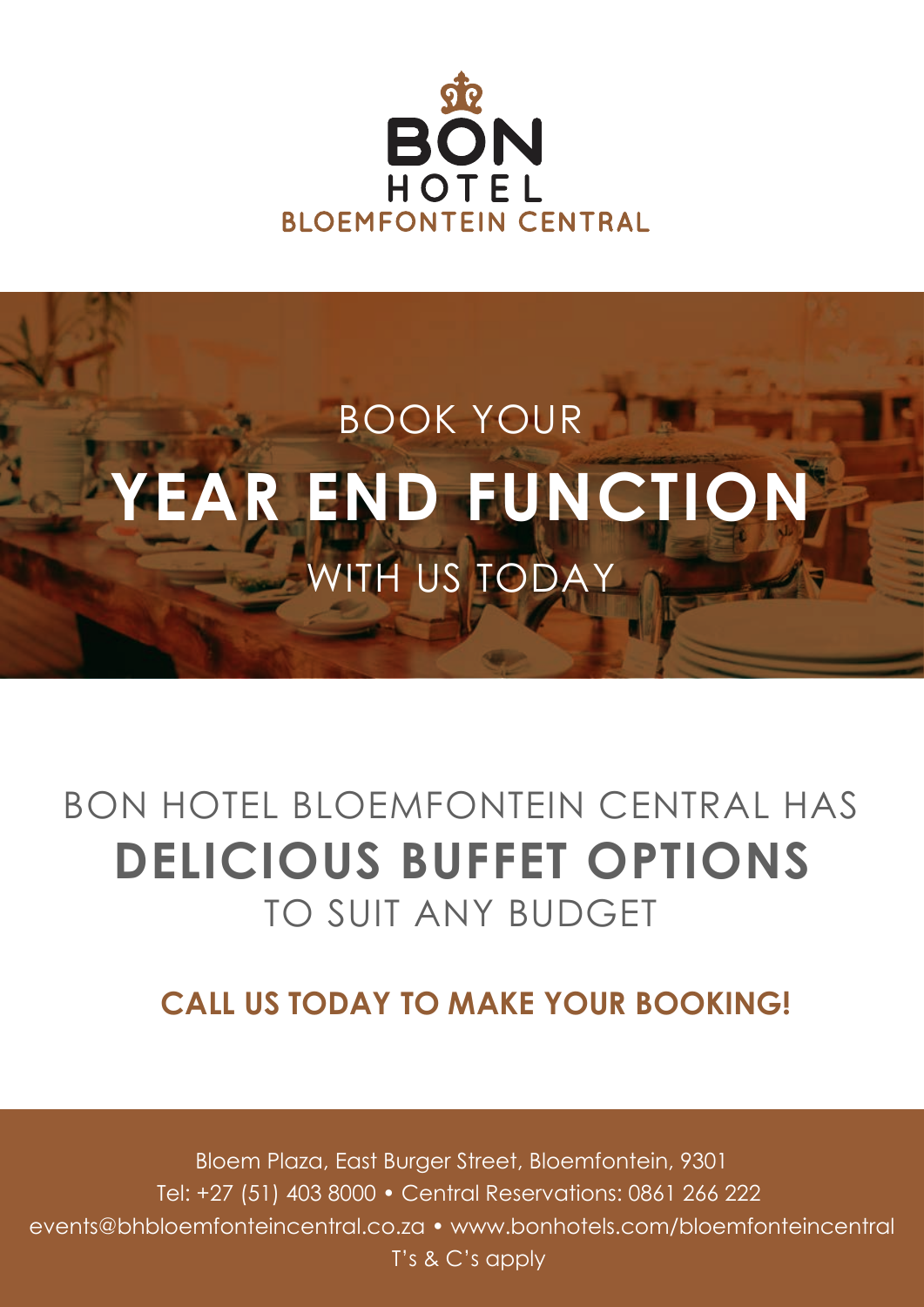

# BUFFET SELECTION

#### JURY'S BUFFET **R 120.00 per person**

#### HIGH COURT BUFFET **R 150.00 per person**

# MAGISTRATE'S BUFFET

#### **R 185.00 per person**

#### BAILIFF'S BUFFET **R 235.00 per person**

# BARRISTER'S BUFFET

#### **R 265.00 per person**

#### CONSTITUTIONAL COURT BUFFET **R 310.00 per person**

#### **ALL BUFFETS SERVED TO A MINIMUM OF 30 GUESTS**

Bloem Plaza, East Burger Street, Bloemfontein, 9301 Tel: +27 (51) 403 8000 • Central Reservations: 0861 266 222 events@bhbloemfonteincentral.co.za • www.bonhotels.com/bloemfonteincentral T's & C's apply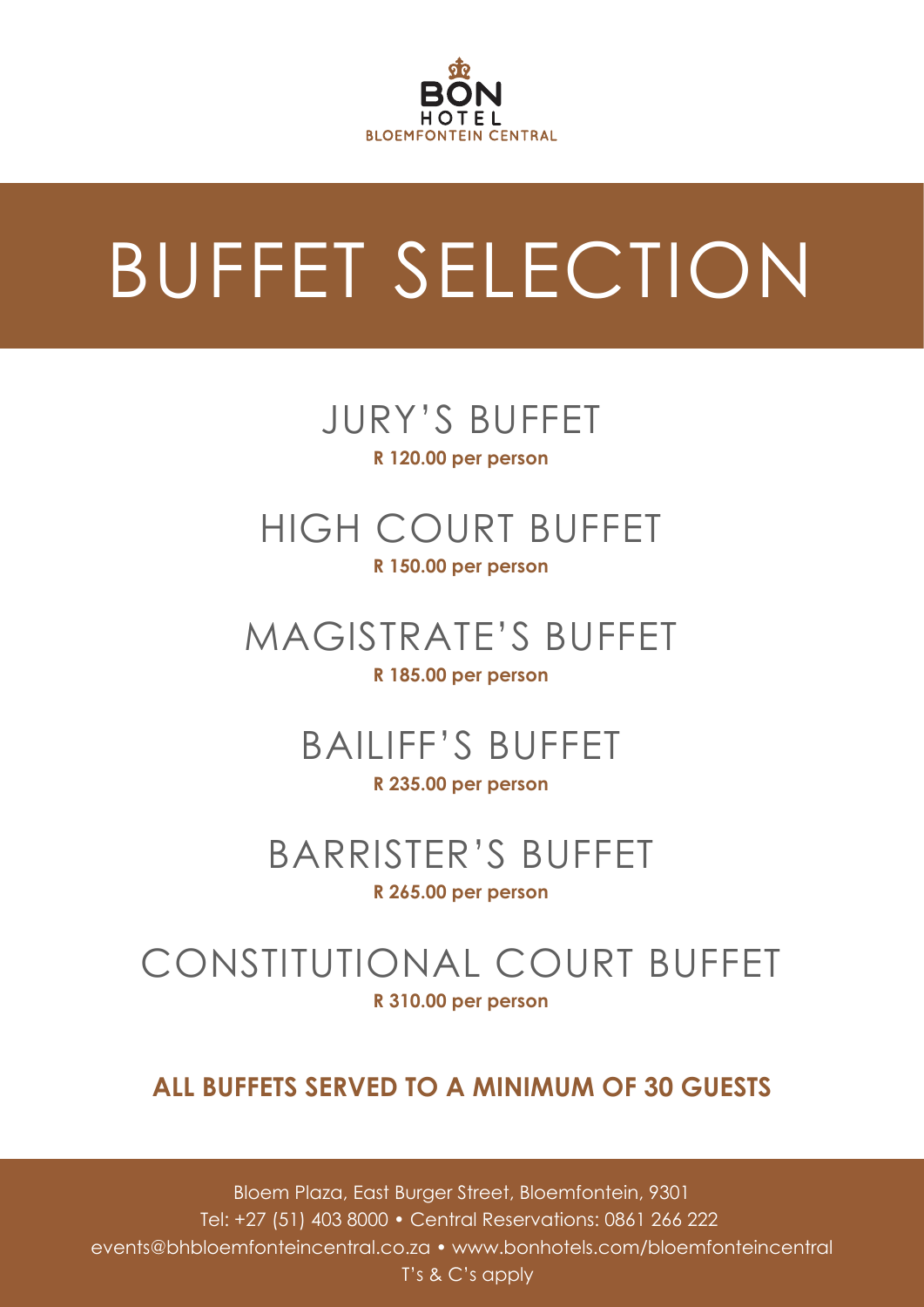



#### **COLD DISHES**

French salad Bread rolls and butter

#### **HOT DISHES**

Steamed rice Brown onion gravy Seasonal vegetables Roast chicken

#### **DESSERTS**

Ice cream and toppings

2 Jugs of juice per table / Extra juice R55.00 per jug

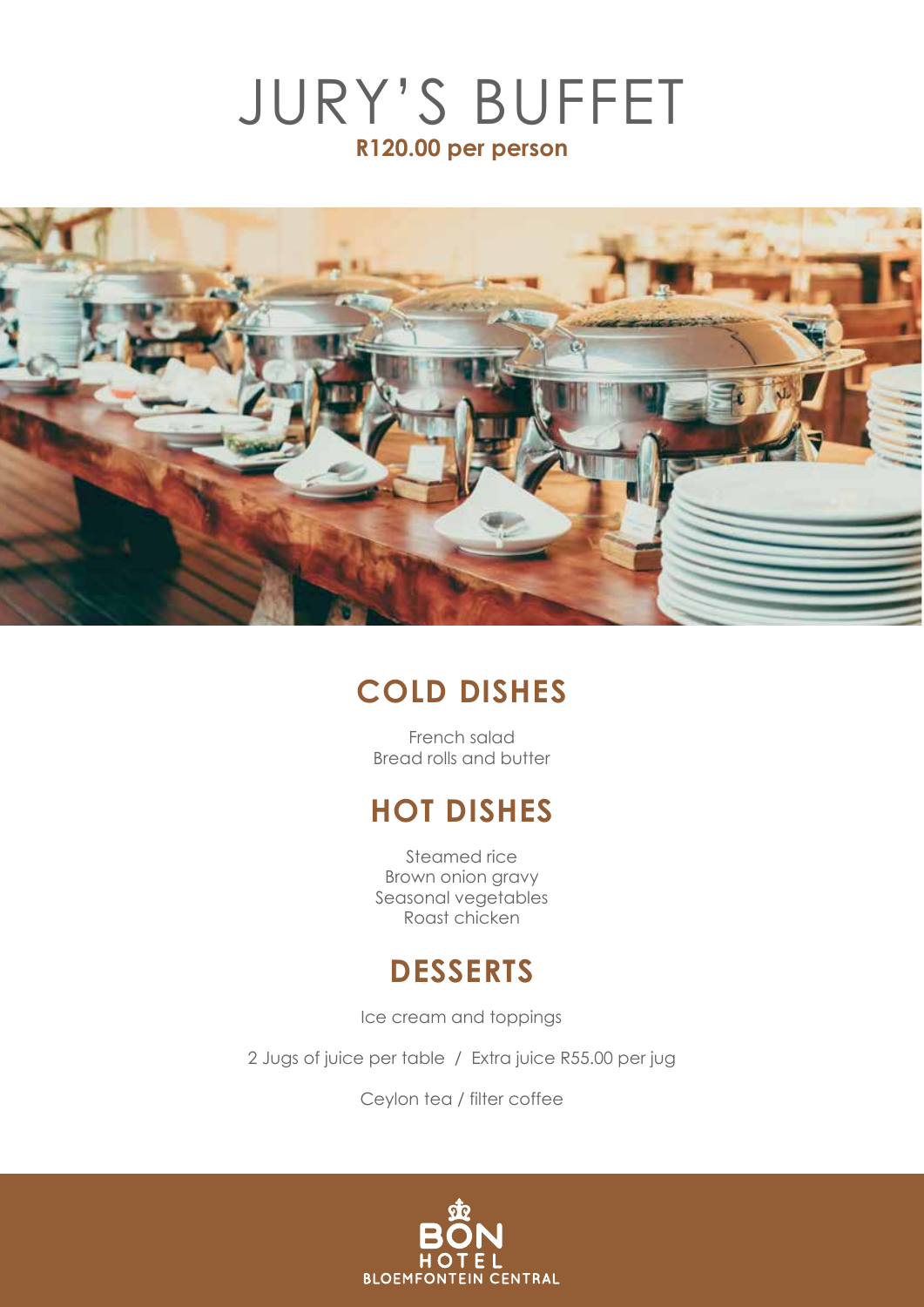# HIGH COURT BUFFET **R150.00 per person**



#### **COLD DISHES**

Beetroot salad French salad Bread rolls and butter

#### **HOT DISHES**

Steamed rice Brown onion gravy Seasonal vegetables Roast chicken Mild beef curry with sambals

#### **DESSERTS**

Malva pudding with vanilla custard

2 Jugs of juice per table / Extra juice R55.00 per jug

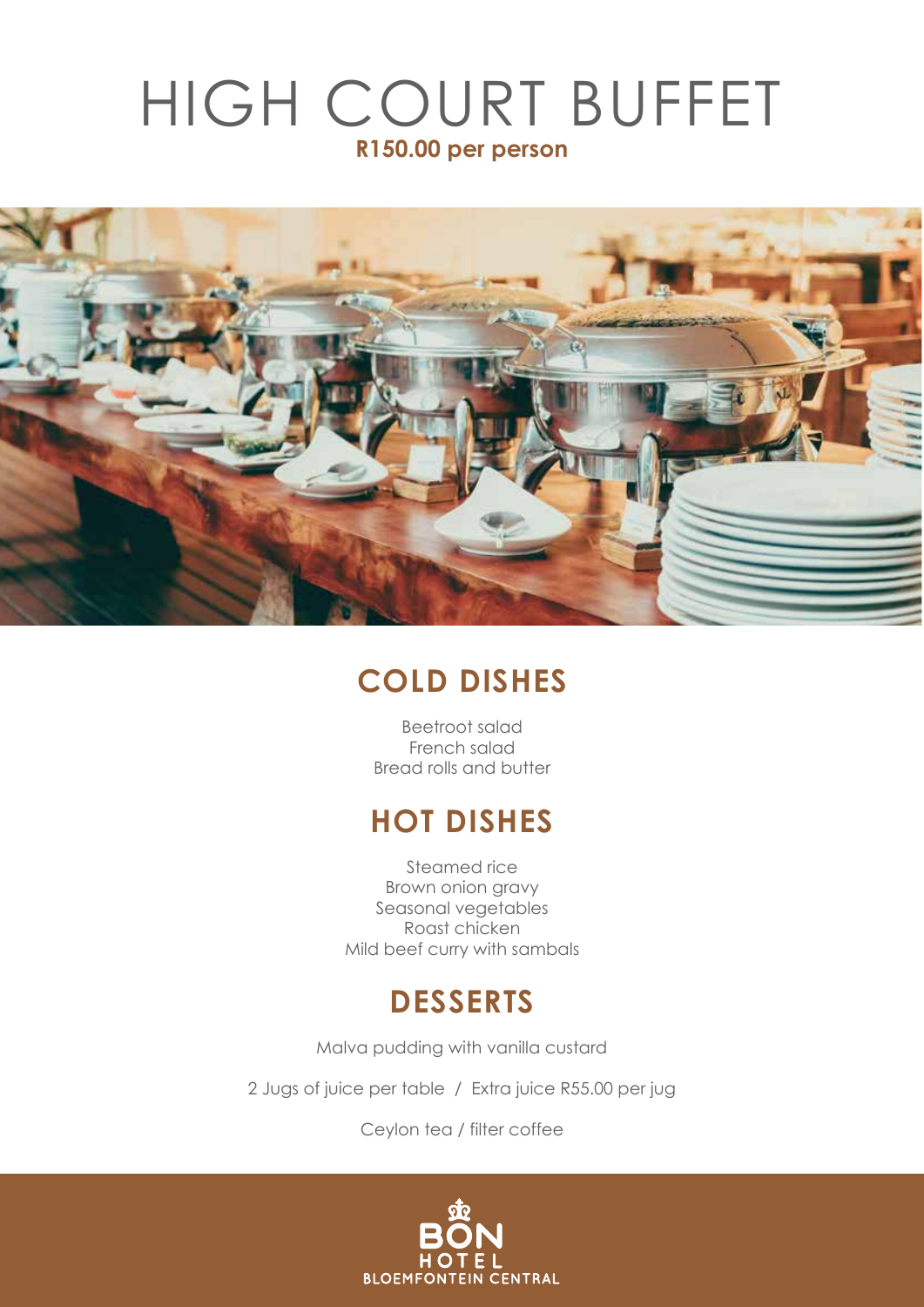## MAGISTRATE'S BUFFET **R185.00 per person**



#### **COLD DISHES**

Deli cold cuts platter Carrot and pineapple salad Potato salad Fresh bread rolls and butter

#### **HOT DISHES**

Steamed yellow rice Seasonal vegetables Rich brown gravy Roasted lemon and herb chicken Mild beef curry with sambals

#### **DESSERTS**

Malva pudding with vanilla custard Seasonal fruit salad

2 Jugs of juice per table / Extra juice R55.00 per jug

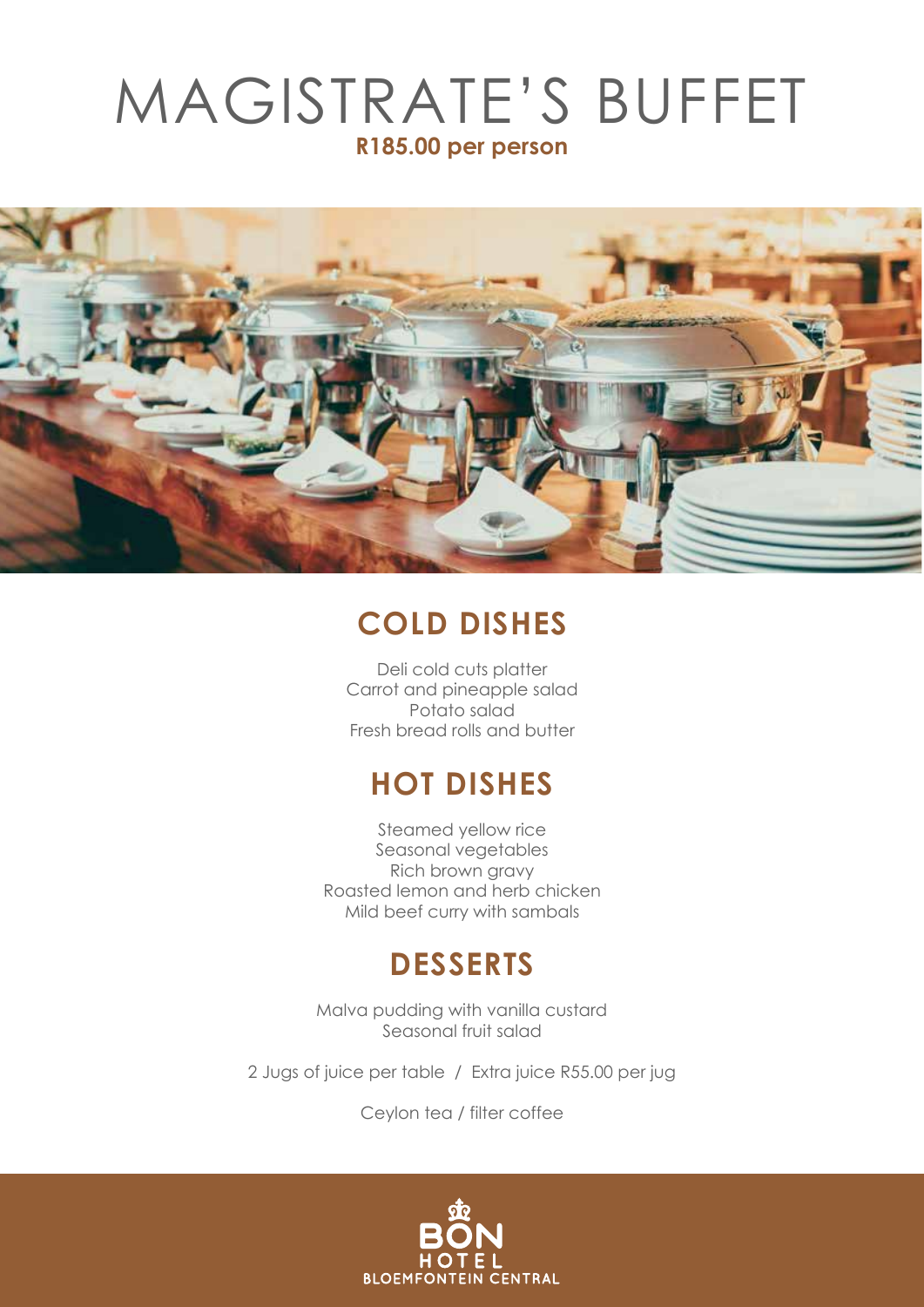### BAILIFF'S BUFFET **R235.00 per person**



#### **COLD DISHES**

Greek salad with dressing Beetroot salad Pasta salad Three bean salad Fresh bread rolls and butter

#### **HOT DISHES**

Steamed rice Rich brown gravy Garlic butter baby potatoes Seasonal vegetables Roast chicken drumsticks Lamb casserole Fried fish with lemon and tartar sauce

#### **DESSERTS**

Seasonal fruit salad Lemon and poppy seed pudding served with vanilla custard Ice cream with toppings Red velvet cake

2 Jugs of juice per table / Extra juice R55.00 per jug

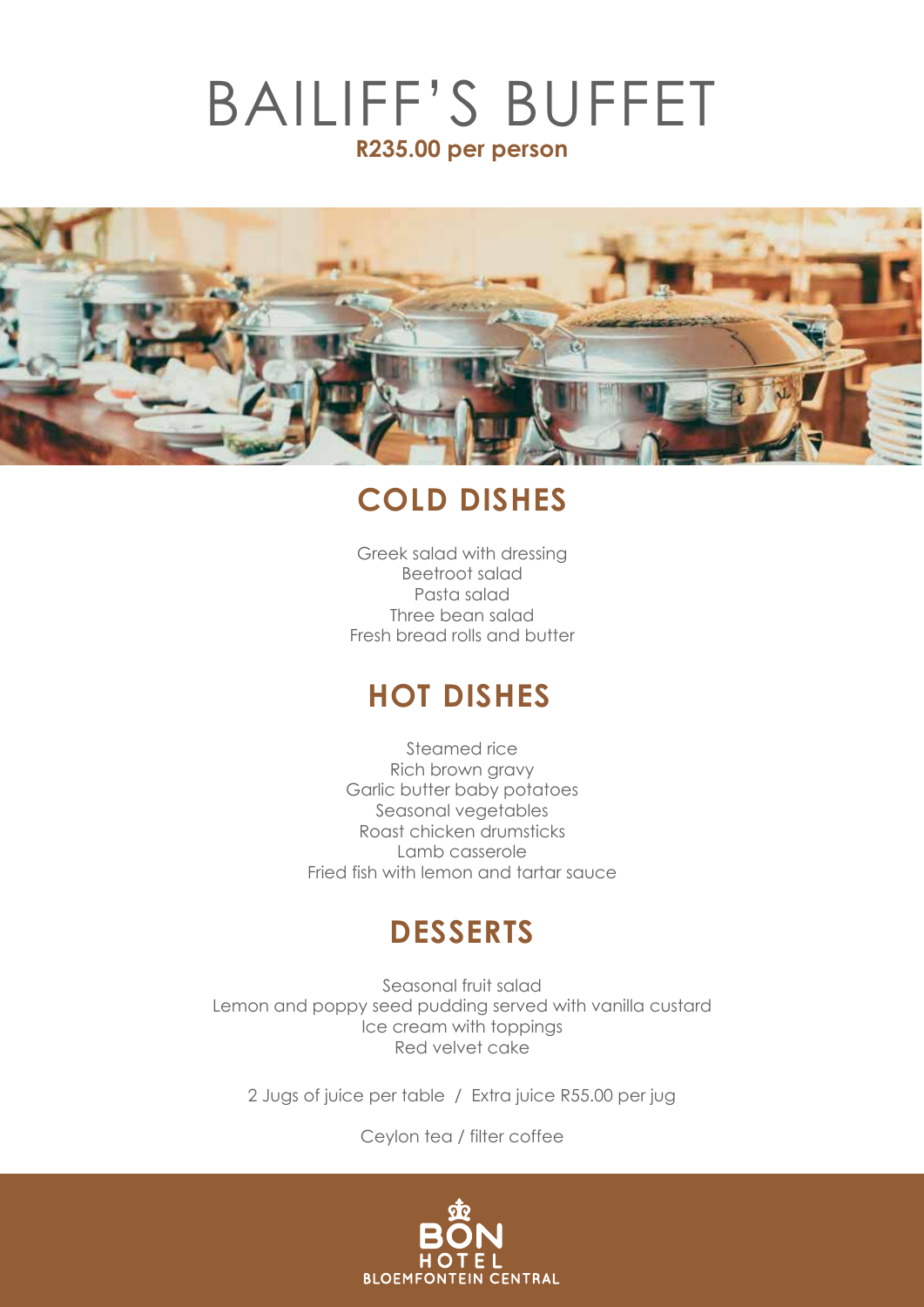### BARRISTER'S BUFFET **R265.00 per person**



#### **COLD DISHES**

Greek salad with dressing Spicy bean salad Couscous salad Cold meat platter with mustards and pickles Potato salad Fresh bread rolls and butter

#### **HOT DISHES**

Yellow rice with raisins Brown onion gravy Paprika roasted potatoes Seasonal vegetables Grilled chicken breast Beef goulash

#### **CARVERY ROAST**

Roast pork roll served with apple sauce

### **DESSERTS**

Ice cream with toppings Fruit salad Swiss roll Decadent chocolate pudding served with vanilla custard

2 Jugs of juice per table / Extra juice R55.00 per jug